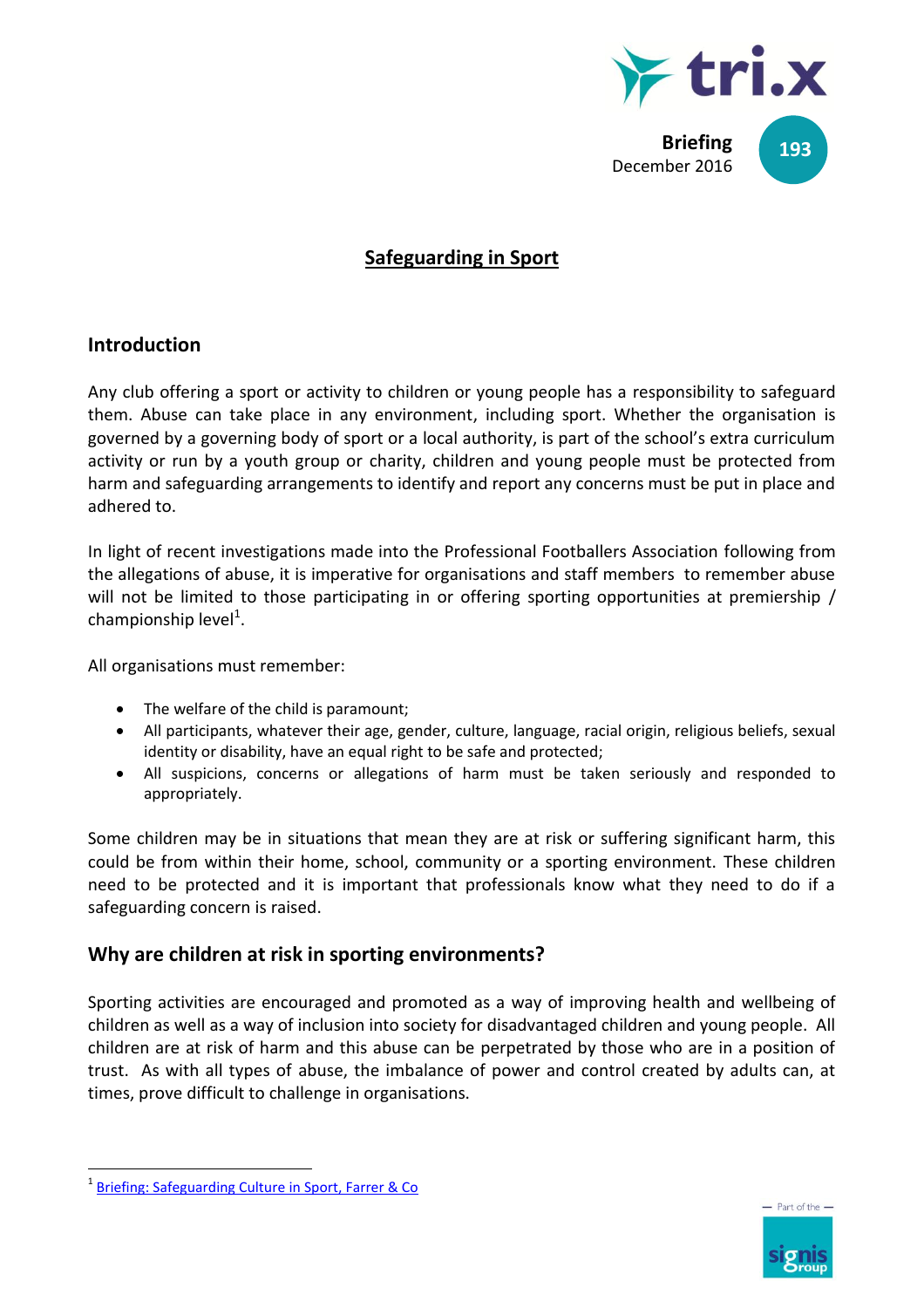

Children not only need to be safeguarded from individuals in a position of trust who may abuse them, organisations have a responsibility to ensure that staff and professionals must also be aware of the signs and symptoms of abuse and be able to respond to them in an effective and supportive environment. Missing the signs of abuse due to lack of training or proper safeguarding arrangements put in place may result in the child being put at risk.

Some risk factors include:

- Children being taken away from their homes due to matches, tournaments or training;
- One to one training session with coaches. This would particularly be the case in professional training settings;
- The immediate trust of professionals in the sporting environment, insofar that Children and Young People (CYP), parents and other professionals have a genuine belief that coaches want to further the career of the child.

#### **Which Organisations need safeguarding arrangements in place?**

Voluntary organisations and private sector providers play an important role in delivering services to children. They should have the arrangements in place in the same way as organisations in the public sector, and need to work effectively with the Local Safeguarding Children Board (LSCB).

Some examples include:

- Riding schools;
- Swimming / Rugby / Football / Cricket clubs;
- Gymnastic classes;
- Hockey / Netball teams;
- Athletics:
- Tennis / Table tennis;
- Bowling.

Please note this is not an exhaustive list as there are many different types of sporting activities. This also includes sporting activities which are directed solely at those children with disabilities.

### **Organisational Responsibility**

The governing body of sport must have a safeguarding and protecting children policy and procedure that professionals should read to ensure sessions meet the requirements of the policy. Any classes or clubs which are affiliated to schools must adhere to the schools safeguarding policy. Voluntary and Community organisations providing sporting activities must also have safeguarding arrangements in place.

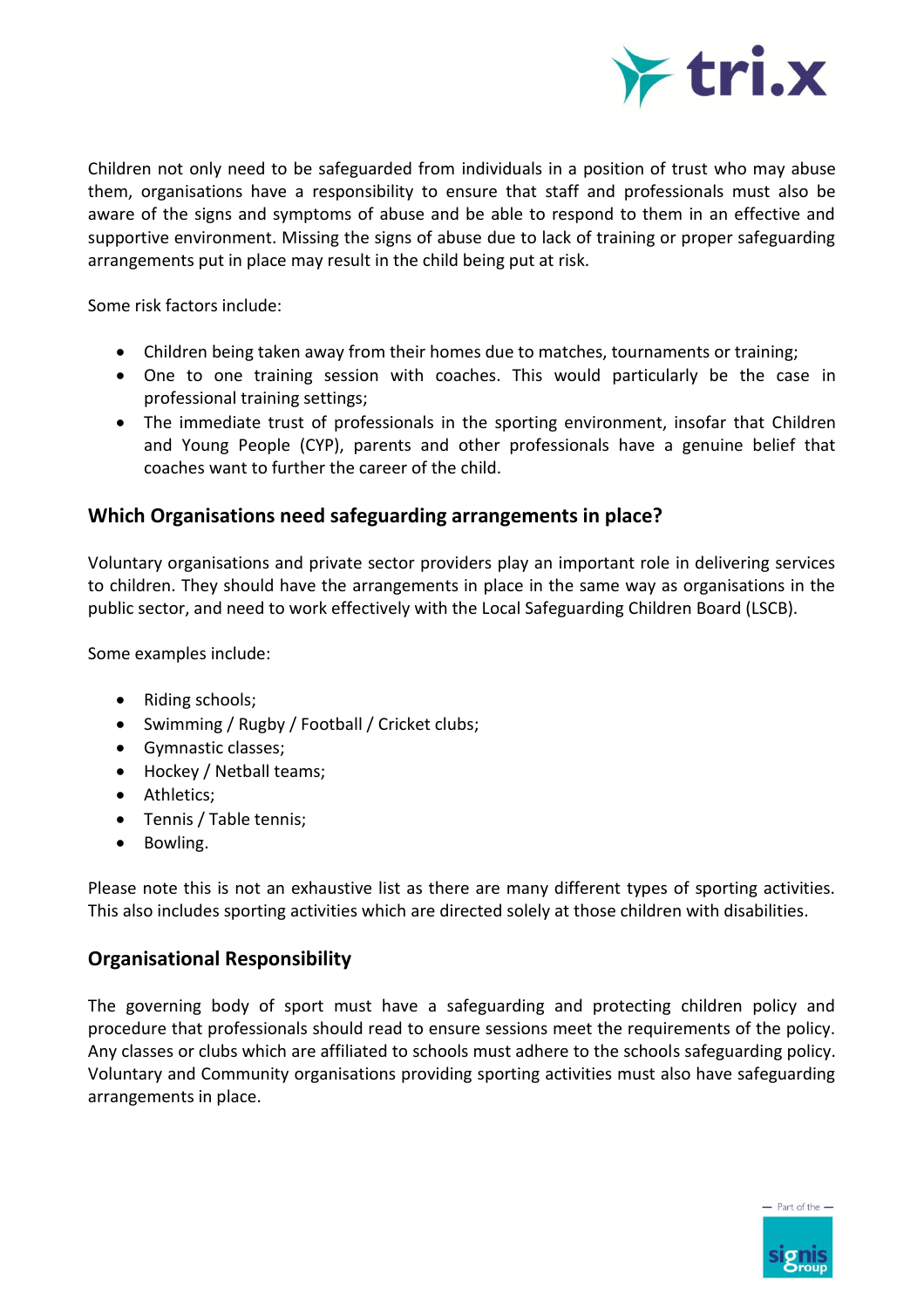

Section 11 of the Children Act 2004 and Working Together to Safeguard Children 2015 [\(http://](http://www.workingtogetheronline.co.uk/chapters/chapter_two.html) [www.workingtogetheronline.co.uk/chapters/chapter\\_two.html\)](http://www.workingtogetheronline.co.uk/chapters/chapter_two.html) sets out the responsibilities for all organisations including those providing sporting activities to children and young people, they are not exempt from having safeguarding arrangements in place. Essentially all organisations must have the following:

• Safeguarding Policy

*The policy must be clear and ensures a safe and positive environment is provided. The policy should set out the duty of care towards the C&YP and be publicised, promoted and is compulsory for all staff and volunteers. The policy must be reviewed regularly and kept up to date.* 

Code of Conduct

*Setting out what is appropriate and acceptable behaviour from all staff members' is the key element of the code of conduct. This code must also be aimed at parents and other children themselves. A culture of listening to children and young people's wishes and feelings must be created and promoted. It must also be clear that discrimination or prejudice of any form is unacceptable and this can apply to: race, culture, age, gender, sexuality, religion or disability.*

Preventative Arrangements

*Policies and procedures must be established and actively enforced. Safe Recruitment of both paid and volunteer staff must be followed. DBS (Disclosure and Barring Service) checks are not enough to satisfy the recruitment of individuals working with CYP; references must be checked, taster sessions for potential employees/volunteers must be encouraged, as well as ensuring all staff members have undergone safeguarding training. All organisations must follow a safe recruitment process. If organisations do not have a safe recruitment policy they must follow their Local Safeguarding Boards procedure.* 

• Reporting Abuse Procedure and Systems

*Step-by-step guidance must be provided to all staff members and volunteers should they be concerned about a child or young person or an allegation is made against another staff member. There must be at least two Designated Safeguarding Officers in any given setting. A clear line of accountability and reporting procedure must be established. Professionals must be aware of who they need to report to should they be concerned and what the procedure of this entails. This also includes a clear procedure on Whistleblowing. Please refer to your organisations whistleblowing policy.*

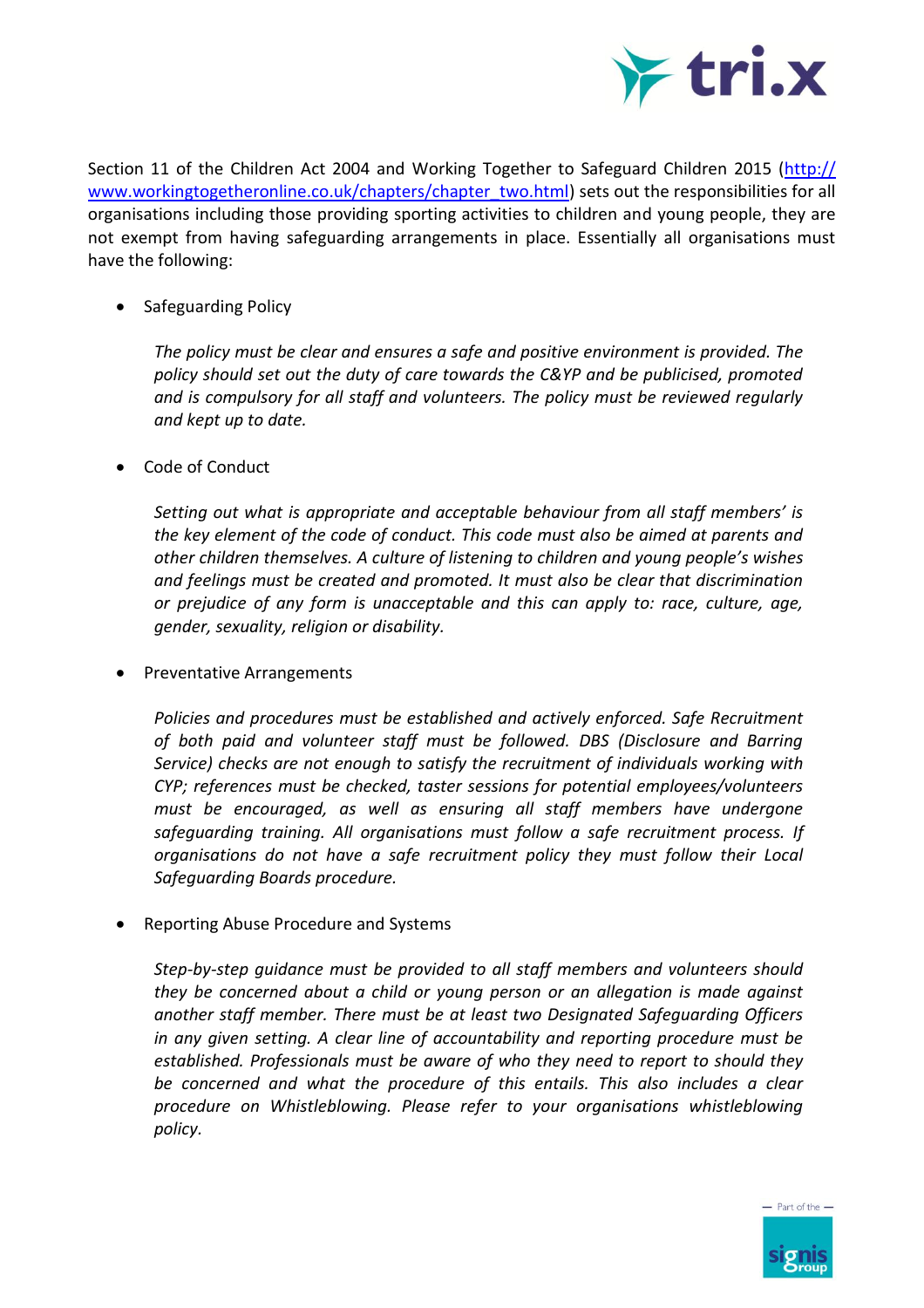

• Recording/Monitoring System

*All incidents, allegations of abuse and complaints must be recorded and clubs should have arrangements in place to monitor that these are in line with the child protection policy. Any incident must be recorded in writing.*

The Child Protection in Sport Unit (CPSU) [\(https://thecpsu.org.uk/\)](https://thecpsu.org.uk/) provides advice and support regarding safeguarding children in the sporting environment. If you are part of a governing body, they will also be able to give you more information.

The CPSU have many resources to ensure safeguarding arrangements are put in place including a Self Assessment Tool [\(https://thecpsu.org.uk/self-assessment-tool/\)](https://thecpsu.org.uk/self-assessment-tool/) which will take organisations through the particular standards which must be met [\(https://thecpsu.org.uk/resource](https://thecpsu.org.uk/resource-library/2013/standards-for-safeguarding-and-protecting-children-in-sport/)[library/2013/standards-for-safeguarding-and-protecting-children-in-sport/\)](https://thecpsu.org.uk/resource-library/2013/standards-for-safeguarding-and-protecting-children-in-sport/).

#### **Professionals Working in the Sporting Environment**

Paid and volunteer staff need to be aware of their responsibilities for safeguarding and promoting the welfare of children, how they should know how to respond to child protection concerns and make a referral to local authority children's social care or the police if necessary.

Those who work with CYP are in a position of trust, they create a dynamic environment in which children learn and develop. However, professionals are also in a position where they may notice something about one of the children in their care that might indicate that the child is at risk outside of the sporting environment. In this instance professionals must follow the procedures set out in their safeguarding policy.

Professionals should:

- Ensure they have had the appropriate training in safeguarding to better their practice;
- Challenge negative behaviour from both CYP and other staff members;
- Demonstrate proper personal behaviour and act within the organisations' safeguarding policy;
- Keep the child at the centre of their work at all times;
- Keep children safe whether on premises or away at tournaments/matches.

### **Resources**

What do I need to know to help safeguard and protect the children I coach? [http://www.cswsport.org.uk/upload/public/coaching/good-practise/SCUK-Safeguarding](http://www.cswsport.org.uk/upload/public/coaching/good-practise/SCUK-Safeguarding-protecting-children.pdf)[protecting-children.pdf](http://www.cswsport.org.uk/upload/public/coaching/good-practise/SCUK-Safeguarding-protecting-children.pdf)

Child Protection in Sport Unit (CPSU) <https://thecpsu.org.uk/>



 $-$  Part of the  $-$